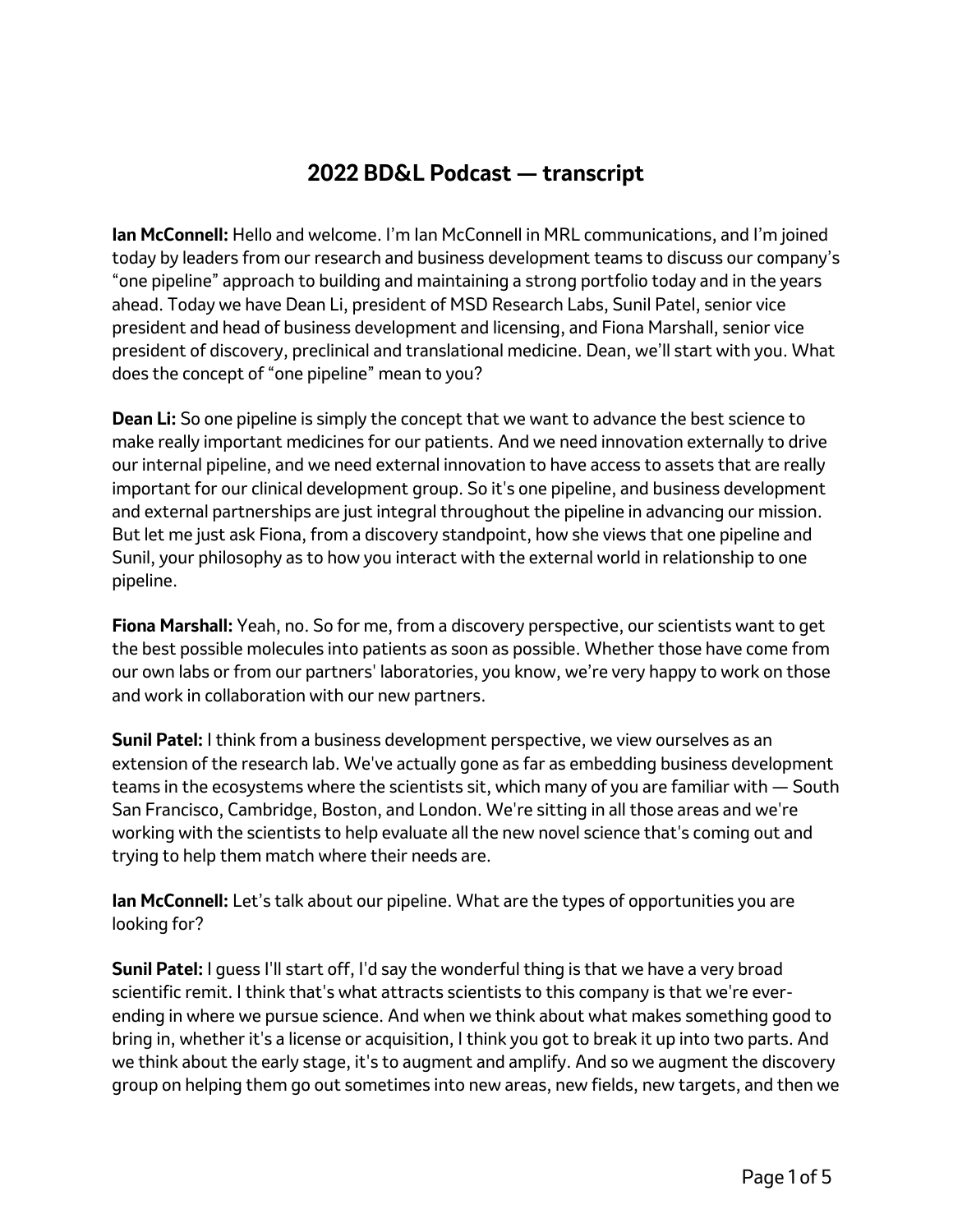can amplify and help them sort of leverage the work they're doing if there's a technology that can help them accelerate what they're doing in-house.

And then late stage, what we're always looking at is, are there novel assets that have clear, differentiated attributes and then can we bring them in and create more value than the companies can on their own. And that may be bringing them through our clinical operations group, or can we do more commercially with these products? So that's how we view, it's always from a lens of science, that is how we start with anything that we assess. Fiona?

**Fiona Marshall:** Yeah, I think our main aim is to find drugs that bring real benefit to patients where there's clear unmet need and where that drug can really change medical practice. Where we like to partner is where we as a company can really add value to the asset. For example, that could be through our manufacturing capabilities or clinical development teams. We want to maximize opportunities for molecules as they come through. And the example of that was our Pandion acquisition of their IL-2 R-alpha agonist. This is for autoimmune diseases. And here, we can really explore all the possible indications where that could bring benefit.

**Ian McConnell:** Dean, anything to add?

**Dean Li:** Yeah. I would also emphasize that the world of science and technology and biology is far larger, and we recognize that. So we have done partnerships in technologies that we want to get a sense of the movement of the field. There is a whole world of science, technology, biology, and innovation that occurs outside, and we must be in touch with it.

**Ian McConnell:** How are new therapeutic modalities and technology platforms changing drug discovery and development?

**Dean Li:** There has been really acceleration in the different types of modalities or type of molecules that become medicine and vaccines. And we've seen that play out really in the last five to 10 years with the emergence of not just mRNA, but RNA technology, continued advances in gene therapy, the advances in cell therapy, especially in relationship to oncology. But I would also emphasize that there's still enormous amount of innovation happening in biologics. We're going from single antibodies to really multimeric, complicated, elegant multiantibody cytokine engineering, protein degraders. So all of them are moving the needle substantially.

And I'll just put out some examples in relationship to that. We've made some investments in relationship to cell therapy, in relationship to oncology. We've made some bets in relationship to RNA technology, especially sRNA technology recently. We've made bets both internally and externally in terms of protein engineering and in more sort of complex and elegant antibodies such as the trinket technology of using immune engagers. So those are all places that we want to innovate our technology, but we keep a keen eye on the application of that technology to a really differentiated product that can really stand out in clinical studies and in clinical trials. Fiona?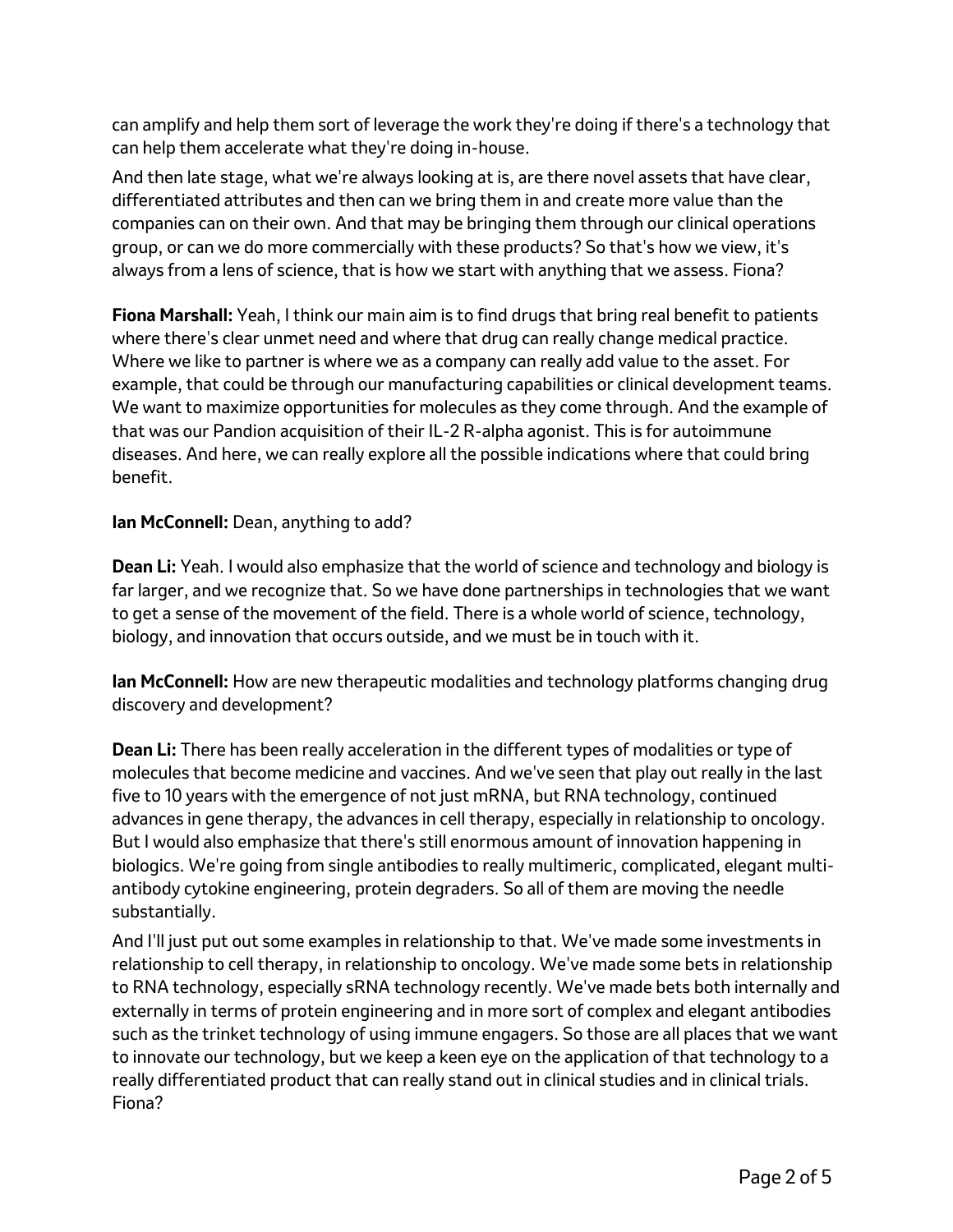**Fiona Marshall:** The thing that excites me about all these modalities is they're actually allowing us now to make previously undruggable proteins and pathways druggable, and they're allowing us to really separate out opportunities for efficacy from adverse effects, which quite often can occur through related biology. I think a good example of this is the Acceleron partnership.

The other thing I could mention is that we're actually using new technology platforms, not just as therapeutics themselves, but also to understand basic disease mechanisms. And that's pointing us to new discovery targets. And then we're increasingly looking to partner in companies using machine learning that can enhance drug discovery processes.

We don't just want to play with the latest, cool thing that's there — well, the scientists would probably like to — but ideally we want to make sure there's a problem that needs solving and where we can bring in a new modality or strategy that really could bring an advantage.

**Ian McConnell:** Thanks for that, Fiona. Of course, collaborations are a two-way street. What makes us an attractive collaborator for the biotech and academic communities?

**Dean Li:** We're interested in working with others, but they have to be interested in working with us. I just want to emphasize, Fiona and I come from a background, not solely in big pharma. We came from smaller biotech companies. When you're at the smaller biotech company, the question you have is not just, do you want to do a deal with big pharma? You're asking, what can that big pharma deal do to advance my biology, my technology? So this issue of… we have to not only say that it's interesting to us, but we have to ask the hard question and answer that hard question as to why we are the preferred partner to that company. They have to feel that, they have to know that.

I'm going to actually turn it over to Sunil, but I can just tell you relationship matters. Because fundamentally, in business development or in any deal, the fundamental currency that you have is trust.

**Sunil Patel:** Yeah. So we know it's a two-way street when we're dealing with the biotechs and we need them to want to partner with us because they have other means. And it isn't always that they need to go to a pharma. So we have to build that trust. We try to be very thoughtful and transparent when we engage with any of our partners. When we say something, we want them to know that we're going to carry it through. And that comes with that theme that you heard earlier, which is the one pipeline, right? We're not trying to bake off a program against theirs. We need them. And we show them that we'll treat their program as though it's our most important assets.

We want the partners to engage with our scientists. And even if a transaction doesn't occur, what we've heard so many times from our partners is how helpful and thoughtful our scientists are in engaging with them and how it's helped advance them. The real testament is when we get repeat business from our partners. We have so many of our partners coming to us saying, "You know, you were such great stewards of our program and engaging with us on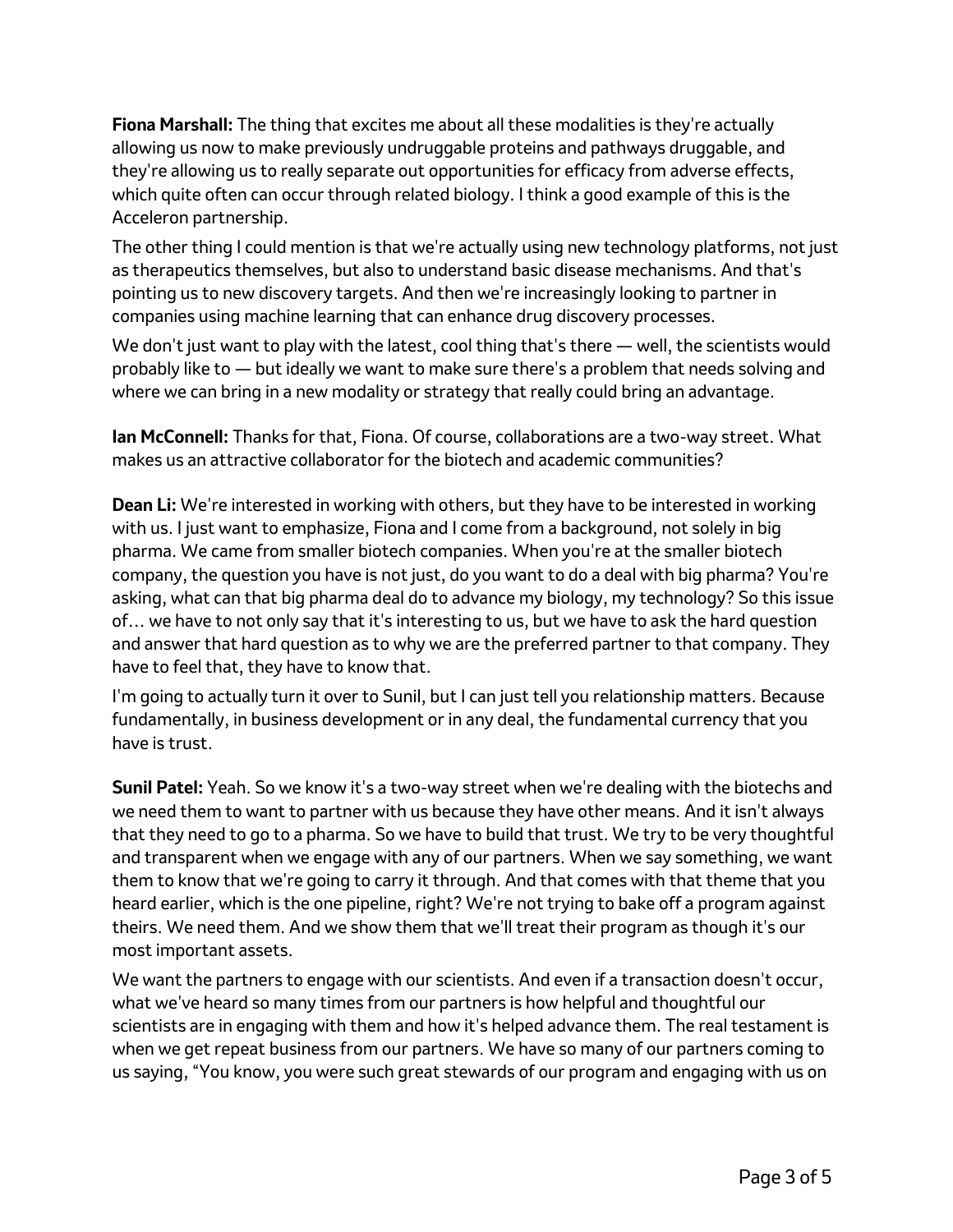program X. Well, now we have two others, and we want you to have the first look to partner with us."

**Ian McConnell:** Sunil, can you tell us a bit about your business development team? And what could a potential collaborator expect?

**Sunil Patel:** We lead with science, we have a very broad and vast search and evaluation team that's working hand in hand with the scientists. When we engage with a company, we try to be very thoughtful in how we approach them, understanding what their needs are, trying to let them know what are the key scientific issues we're looking for.

The process is once we find something, we really try to move very quickly with the biotech community. We try not to extend any of our discussions. We're very crisp and clear on what we're looking for. Whenever we look to execute the deal, it has to be good for both sides. And we've tried to embed in our teams that if the deal is too one-sided, it'll never work at out. So we're always trying to find that sweet spot where we both can feel great about what we're bringing forward. Dean or Fiona, if there's anything…

**Dean Li:** Sunil talked about search and evaluation. It is his BD team, but I just want to emphasize how integrated it is with MRL. This is hand in glove. You get the full service of MRL because this is a critical decision for us. Why? Because it's one pipeline.

**Fiona Marshall:** Maybe I'll just comment on our strategic business review meeting. Every couple of weeks, the whole management team comes together to discuss the new opportunities that are coming through. And we review those, we discuss them quite broadly across the company and it involves people from, right the way through commercial, the clinical people, discovery colleagues, and across all the different therapeutic areas. So we can have in the same meeting, a discussion about gene therapy for neuroscience or a Phase 3 oncology asset, and we're able to make decisions in that way about what is really the most exciting science that has the most opportunity for patients.

**Ian McConnell:** How does MSD think about the size and stage of assets they are seeking following an acquisition like Acceleron?

**Sunil Patel:** We don't put a size limit on it. You've seen us do acquisitions and collaborations across the whole spectrum. We've brought really great assets in from our partnerships with AZ and Eisai, which were helping us bring in compounds that we could grow further by adding it in with our clinical operations group. We've done earlier stage clinical deals, such as Pandion, VelosBio. And we've done something much later, which has a larger dollar tag, which is Acceleron. But all of those we thought were very high-quality assets, ones that had very unique, differentiated attributes to them and assets that we thought we could do more with by owning them.

## **Ian McConnell:** Dean?